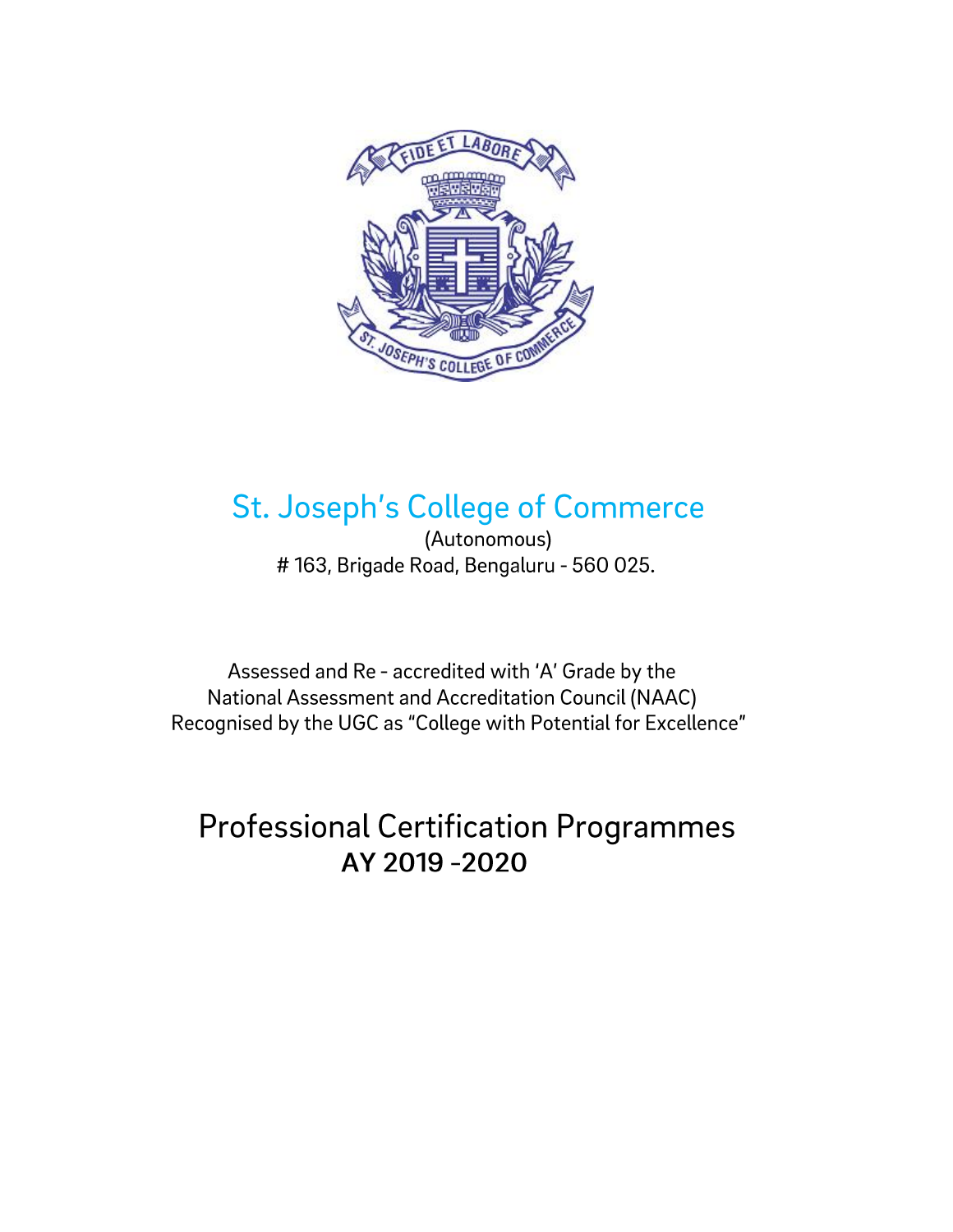| Courses Offered during AY 2019 -2020 |                                          |  |
|--------------------------------------|------------------------------------------|--|
| SL.No                                | <b>Course Title</b>                      |  |
| 1                                    | <b>Financial Markets</b>                 |  |
| $\overline{2}$                       | India Legal systems                      |  |
| 3                                    | Certified Wealth Expert                  |  |
| $\overline{4}$                       | IFRS & Accounting                        |  |
| 5                                    | <b>Commercial Banking</b>                |  |
| 6                                    | Digital Marketing                        |  |
| 7                                    | Angular (Computer Programming)           |  |
| 8                                    | <b>Block</b> chain                       |  |
| 9                                    | Machine Learning (Python)                |  |
| 10                                   | Goods & Service Tax (GST)                |  |
| 11                                   | <b>Aviation Management</b>               |  |
| 12                                   | Financial accounting management system   |  |
| 13                                   | Spanish                                  |  |
| 14                                   | French                                   |  |
| 15                                   | German                                   |  |
| 16                                   | Italian                                  |  |
| 17                                   | <b>Business Analytics</b>                |  |
| 18                                   | Artificial Intelligence                  |  |
| 19                                   | Data Science                             |  |
| 20                                   | <b>Smart Trading</b>                     |  |
| 21                                   | Japanese                                 |  |
| 22                                   | IoT (Internet of Things)                 |  |
| 23                                   | Soft skill training                      |  |
| 24                                   | <b>Environmental Management</b>          |  |
| 25                                   | Psychology                               |  |
| 26                                   | Soft Skill Development                   |  |
| 27                                   | Social entrepreneurship                  |  |
| 28                                   | Sports Management                        |  |
| 29                                   | Supply chain & Logistics Management      |  |
| 30                                   | <b>Theatre Arts</b>                      |  |
| 31                                   | <b>Stock Market</b>                      |  |
| 32                                   | <b>Time Series Analysis</b>              |  |
| 33                                   | Derivatives Management                   |  |
| 34                                   | Tally                                    |  |
| 35                                   | Econometrics                             |  |
| 36                                   | <b>Managerial Communication</b>          |  |
| 37                                   | Excel                                    |  |
| 38                                   | Holistic Development                     |  |
| 39                                   | <b>Accounts and Finance for Managers</b> |  |
| 40                                   | <b>Advanced Excel</b>                    |  |